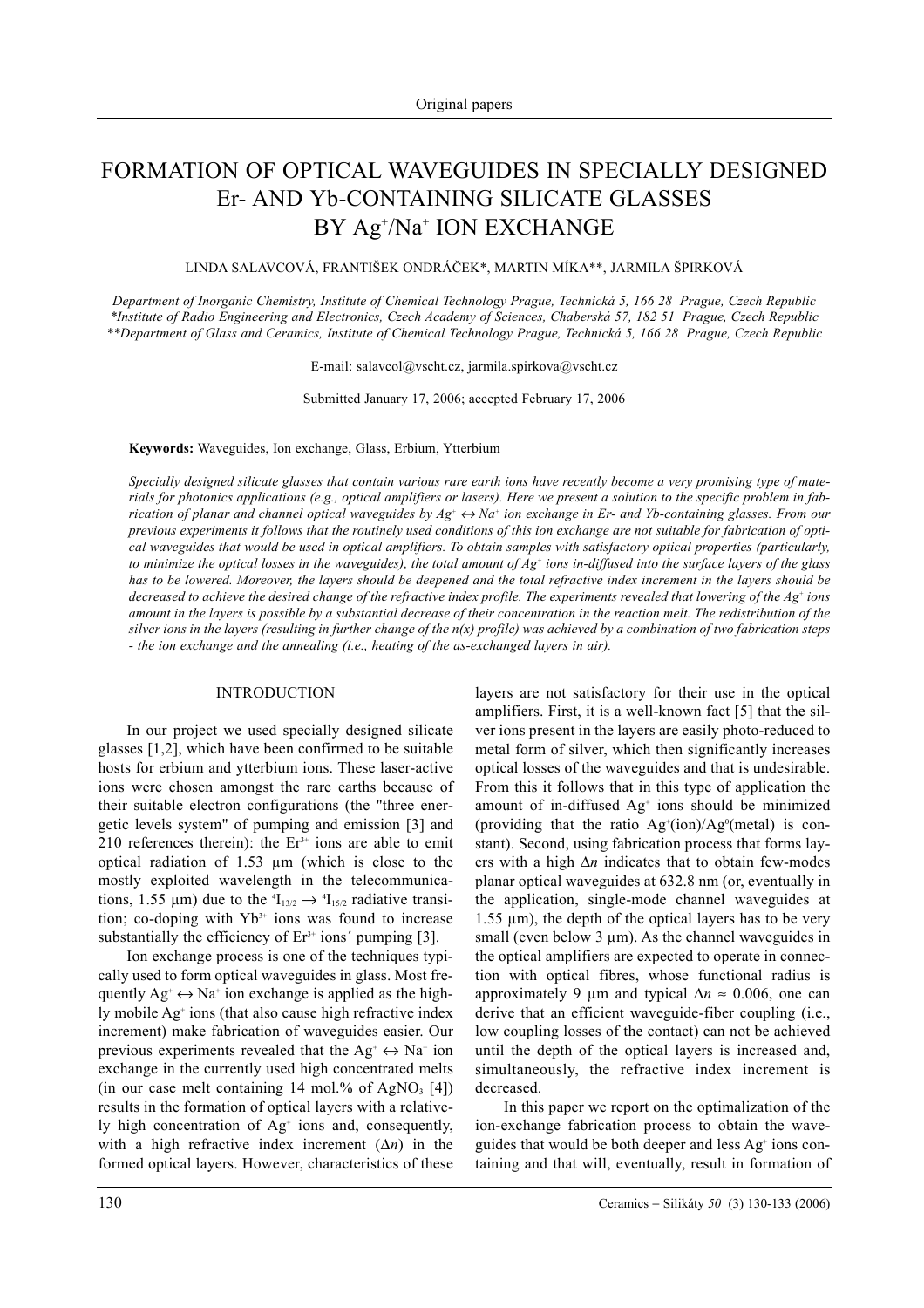low-loss single-mode channel optical waveguides. A set of reaction melts with variable Ag<sup>+</sup> content, in combination with decrease in temperature of fabrication process, was suggested to cut down the concentration of silver ions in the formed layers. Effect of the annealing of the as-exchanged samples on their depth and shape of the refractive index profile was observed as well.

## EXPERIMENTAL

Chemical composition of the used silicate glasses that were  $Na<sub>2</sub>O-Al<sub>2</sub>O<sub>3</sub> - ZnO-SiO<sub>2</sub>$  matrix with addition of  $Er_2O_3$  and  $Yb_2O_3$  is given in table 1.

Table 1. Chemical composition of the used specially designed glasses.

| Glass $(wt.\%)$ | Na <sub>2</sub> O | $Er_2O_3$ | $Yb_2O_3$                | SiO <sub>2</sub> |
|-----------------|-------------------|-----------|--------------------------|------------------|
| Er              | 13.71             | 2.04      | $\overline{\phantom{0}}$ | 67.57            |
| Er-Yb           | 13.03             | 1.94      | 2.00                     | 64.25            |
| $Er-2Yb$        | 12.78             | 1.90      | 3.92                     | 62.99            |

The ion exchange (IE) occurred after immersing the pre-cleaned samples into the reaction melt for 4 to 30 min at 230 or 280°C. The used melts were eutectic mixtures of sodium nitrate and potassium nitrate with addition of 1, 2, 7 or 14 mol.% of silver nitrate assigned ANK1, ANK2, ANK7 or ANK14, respectively. The annealing (A), i.e., heating of the as-exchanged samples in the air, was performed at 300°C for 30 min.

Chemical composition of the exchanged layers, i.e., concentration profiles of the exchanged ions, was determined using Scanning Electron Microscopy (SEM). The optical-waveguiding properties of the layers, i.e., number of guided modes and refractive index profiles, were obtained from the optical modes spectra measured by a standard mode spectroscopy (prism coupling set-up) at 632.8 nm by means of inverse WKB approximation.

# RESULTS

To examine the effect of the  $Ag<sup>+</sup>$  concentration in the melts (and that of change in the reaction temperature) a set of deep multi-mode waveguiding layers was prepared.

The SEM measurement proved (see figure 1a) that using the ANK1 melt in combination with 280°C brought the best results: the amount of the in-diffused  $Ag<sup>+</sup>$  ions was lowered substantially (the integral amount decreased to approximately 75 % of the value in the sample fabricated in the ANK14 melt), while the depth of the exchanged layer was almost unaffected. Moreover, this change in the fabrication conditions resulted in lowering ∆*n* (see figure 1b) keeping, at the same time, depth of the optical layer at a relatively high value (compare *n*(x) profiles of the samples prepared in ANK1 at 280 and 230°C). As the subsequent experiments showed, the ANK1 melt cannot be used for the fabrication of homogeneous waveguides with reproducible properties (due to low concentration of silver ions in the melt, which is not being mixed during the IE); therefore the ANK2 melt was used instead in the following experiments providing homogeneous waveguides, similar to those made in ANK1.

To deepen the optical layers (and, simultaneously, to even more lower the ∆*n*) the annealing process was applied. The strong effect of only 30 minutes of annea-



Figure 1. Effect of using various experimental conditions to lower the amount of  $Ag<sup>+</sup>$  ions in-diffused into glass on a) concentration profiles of the Ag<sup>+</sup> ions (SEM), b) refractive index profiles (mode spectroscopy) in the formed layers (Er glass, 30 min of IE).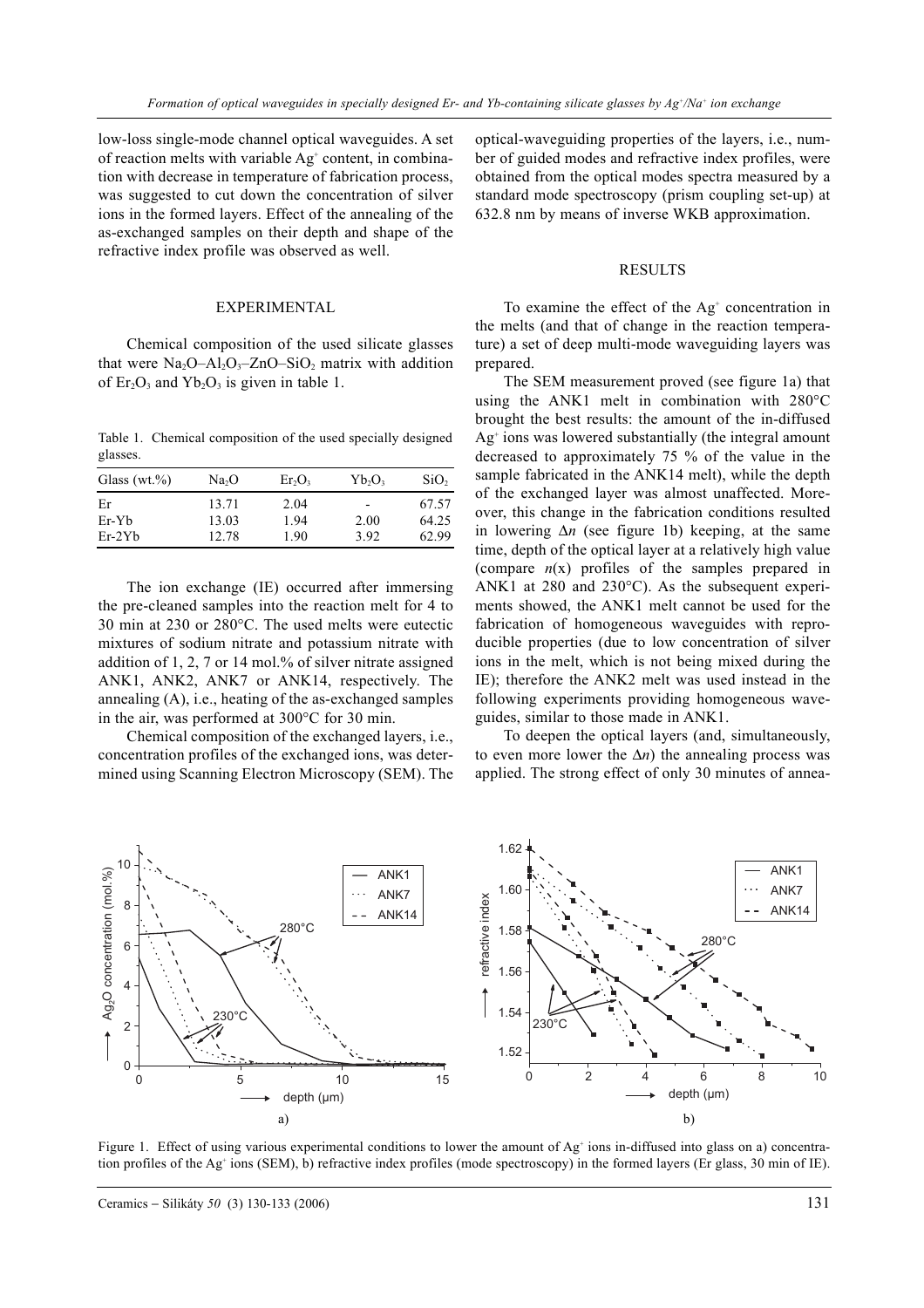ling on both  $c_{Ag}(x)$  and  $n(x)$  profiles is presented in figure 2 (these samples, unlike the previous ones, were prepared by a 10-min IE). One can see that the annealing can effectively help to lower the total refractive index increment and deepen the layers at once.

The behaviour of the three used types of glass during the ion exchange (and annealing) differs significantly as the total amount of the rare earth ions, which slow down the rate of migration of the exchanged ions (and also increase the refractive index of the substrate glass), is increasing in the order  $Er < Er-Yb < Er-2Yb$ . This effect is shown in figure 3. To obtain similar optical layers in all used glasses, the fabrication conditions have to be modified according to the particular glass.



Figure 2. Effect of the annealing on the chemical composition and shape of the refractive index profile in the formed layers (Er glass, ANK2 melt, 10 min of IE).

# DISCUSSION

We have found out that to meet the requirements of (i) lowering the amount of  $Ag<sup>+</sup>$  ions in-diffused into the glass surface, (ii) deepening the layers and (iii) lowering the ∆*n* in the layers, the combination of the ion exchange from the reaction melt with lower concentration of silver ions and the subsequent annealing is the best choice. A comparison of properties of the samples formed by the former (using ANK14 melt) and the newly suggested fabrication procedure is given in figure 4.

Moreover, using of the annealing process is also desirable in fabrication of the channel waveguides as it helps to modify shape of the channel waveguide (towards the shape that better resembles the optical fiber) and consequently decreases the optical losses of channel waveguide-fiber coupling. The results of measurement of optical losses as well as measurement of the channel waveguides fabricated using the newly designed fabrication procedure will be published elsewhere.

#### **CONCLUSION**

In this paper, we report on our research to improve characteristics of optical waveguides that should result in the lowering of optical losses (in the case of planar and channel waveguides) and of coupling losses (in the case of channel waveguides). This improvement can be reached by a modification of the fabrication process (using combination of the reaction melt with low  $Ag<sup>+</sup>$ ions content and the annealing process) so that the



Figure 3. Effect of the total amount of rare earth ions in the glass matrix on the resultant properties of the formed waveguiding layers (ANK2 melt, 280°C, 10 min).